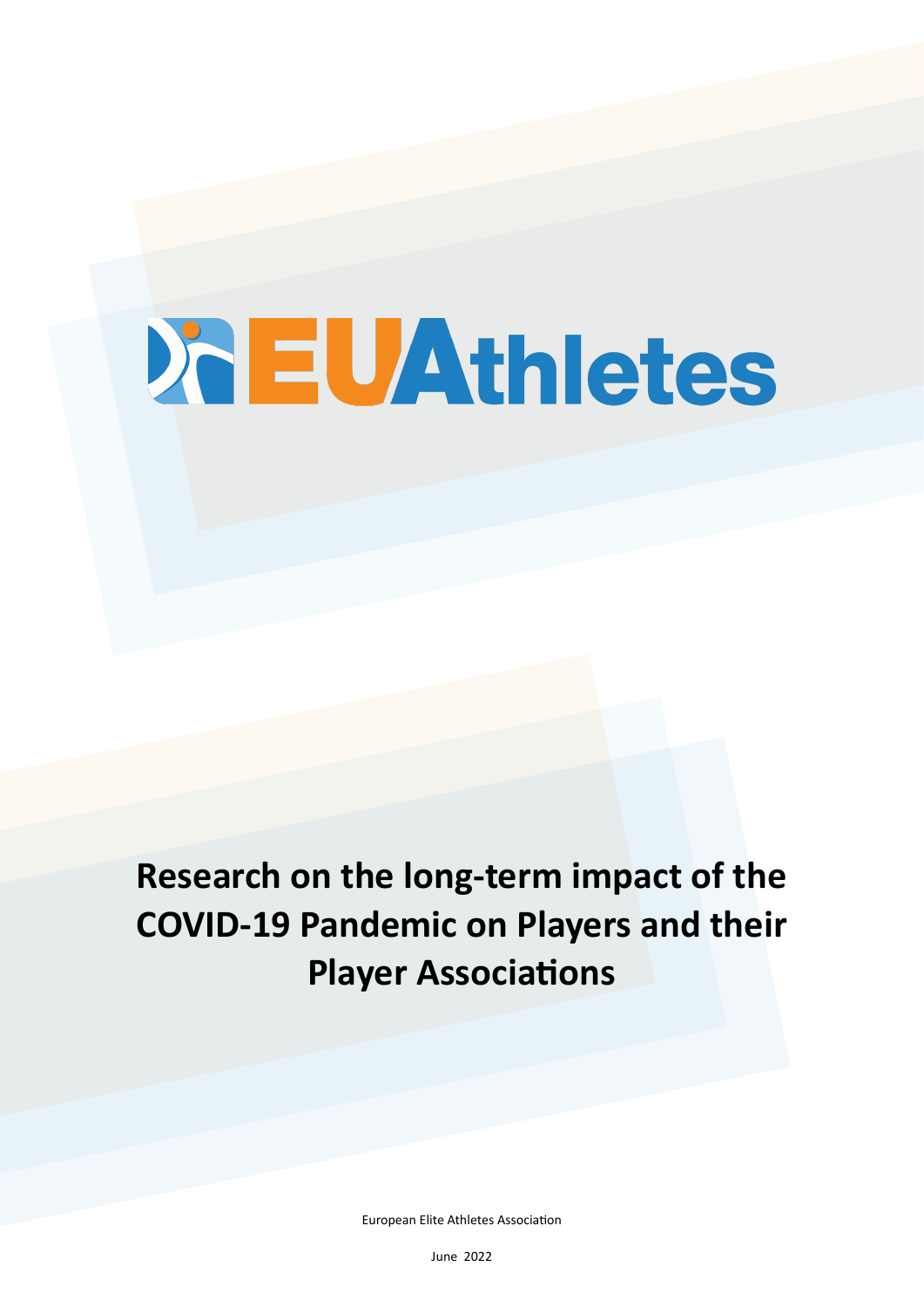#### **Introduction**

As the world begins to recover from COVID-19, it is safe to say that the virus infected also sport. Not only did the pandemic cause a significant disruption to the sporting calendar, but it created a worldwide turmoil to the entire sports ecosystem, including the health, well-being, and economic situation of players, as well as the work and finances of their player associations.

In order to investigate and bring attention to how the pandemic impacted players and player associations in the long term, EU Athletes carried out a research during Spring 2022. Said research is complementary to a research conducted in the early days of the pandemic, titled "Preliminary Research on the impact of the COVID-19 Pandemic on Players and their Player Associations". In that research, it was shown among other things that athletes' demand for services had increased for 93% of respondents, and 76% of the player associations had received no specific government support. Furthermore, most respondents thought that the pandemic would cause lower salaries (90%), and 45% of the player associations had cases of athletes' contracts being unlawfully terminated or modified by their employers. Based on the preliminary research, EU Athletes issued a number of recommendations found [here](https://euathletes.org/wp-content/uploads/2021/04/Preliminary-Research-on-the-impact-of-the-COVID-19-Pandemic-on-Players-and-their-Player-Associations.pdf).

In the ensuing report from the preliminary research published in June 2020, EU Athletes also stressed that while an initial severe impact of COVID-19 on professional sport had been identified, the long-term impact was yet to be seen. Two years later, the long-term impact on players and their player associations has become increasingly evident. Having gathered information and views from its members on the matter, EU Athletes highlights in the following report the main findings on the long-term impact and outlines a number of challenges caused by the pandemic that are yet to be addressed.

**1**

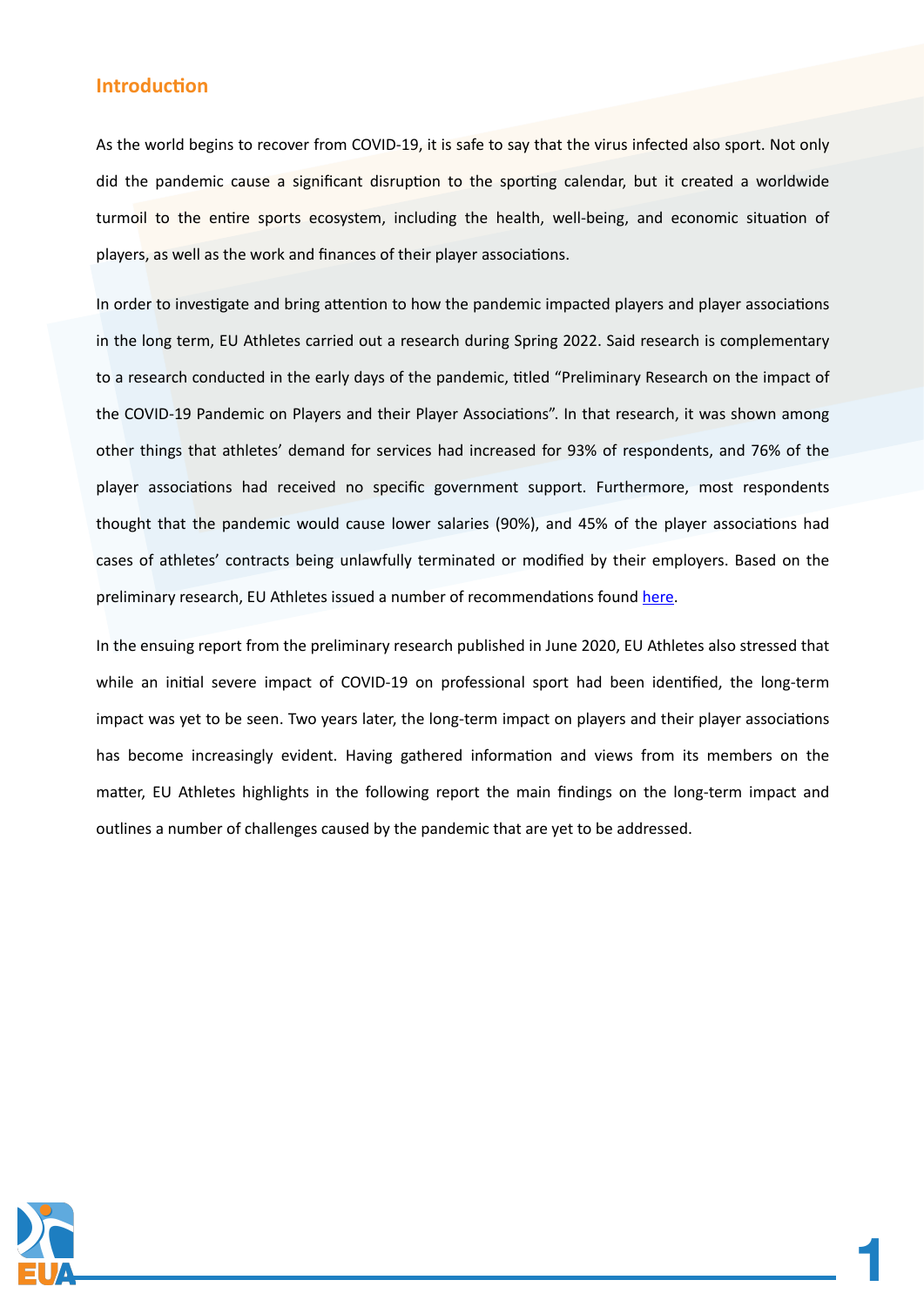# **Methodology**

The research is based on a questionnaire which was distributed electronically to all 32 members of EU Athletes in April 2022. The aim of the questionnaire was to understand the long-term impact of COVID-19 on players and their player associations in Europe.

The term *'player association'* refers to independent athlete representative associations, sports trade unions and associations.

The terms *'players'* and *'athletes'* are used interchangeably to designate professional and elite level sports participants.

There was an 84% response rate to the questionnaire, with 27 player associations (1) (2) covering more than 15 countries and wide range of professional sports having responded.



[1] Associazione Italiana Pallavolisti (AIP) did not exist before the pandemic in 2019, as evident in some of its replies to the questionnaire.

[2] France (5 player associations), Spain (4), international (2), England (2), Italy (2), Ireland (2), Norway (1), Czech Republic (1), Greece (1), Poland (1), Slovenia (1), The Netherlands (1), Belgium (1),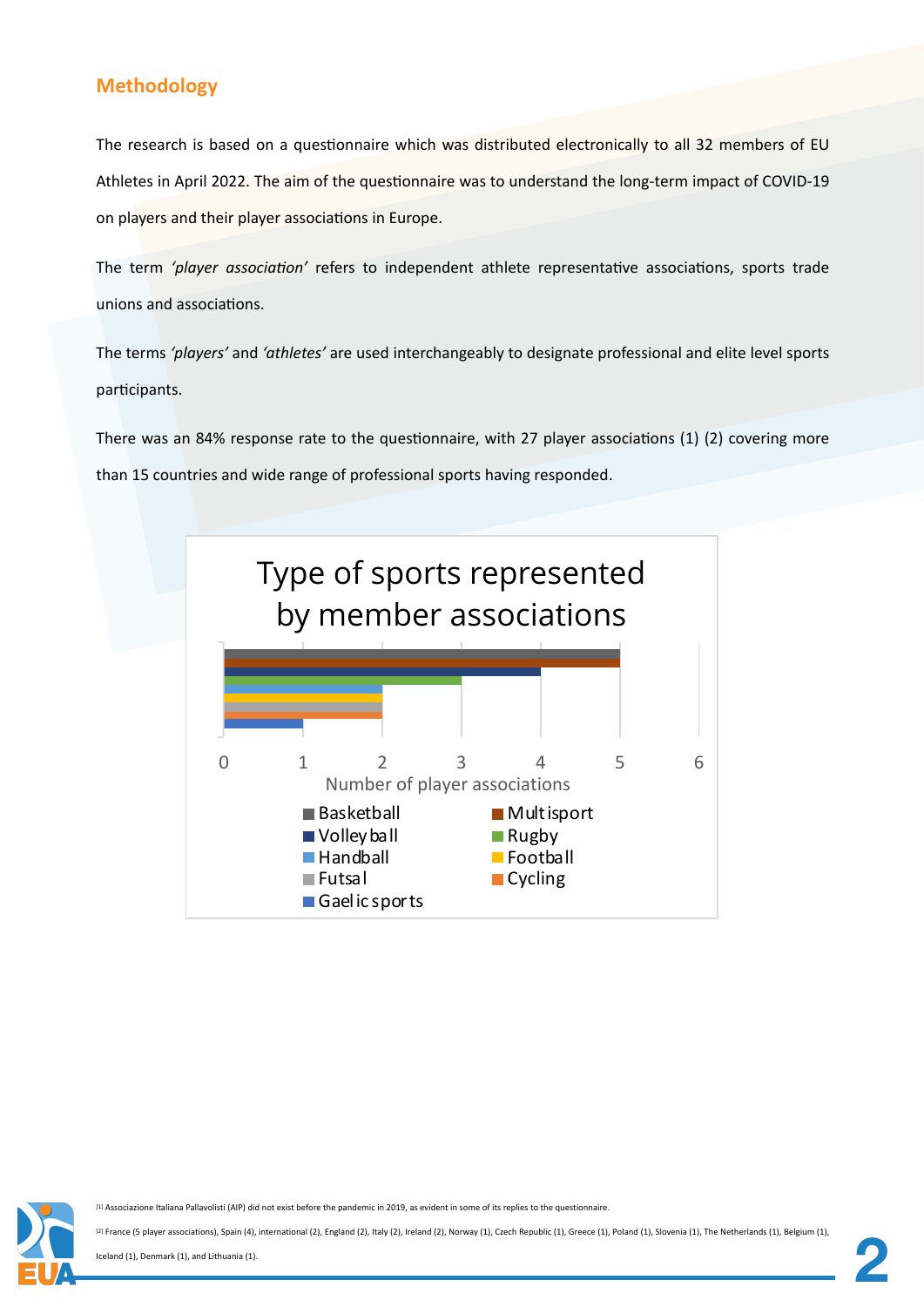# **Survey results**

# **1) Impact on player associations**

## **a.** *Financial situation*

The pandemic has affected in many different ways the finances of our member association both positively or negatively.

- 19% reported an increase in their yearly income.
- 33% reported a decrease in their yearly income.
- 37% reported an increase in their expenditure.
- 33% reported a decrease in their expenditure.

1/3 of the player associations are expecting a financial deficit in 2022. 4% of them are expecting a large one.

We also noted that a large number of members believe that the pandemic will have a long-term negative effect on their financial situation. This situation appears worrying and raises concerns on the capacity of player associations to support their members and their day to day operation.



# *b. Membership and members' demand*

The pandemic had unexpected consequences on our members. For 22% of them their membership increased over the period, while for 22% of them their membership decreased. 14 of the 27 player associations who replied in the survey said that their membership "has stayed the same compared to before the pandemic".

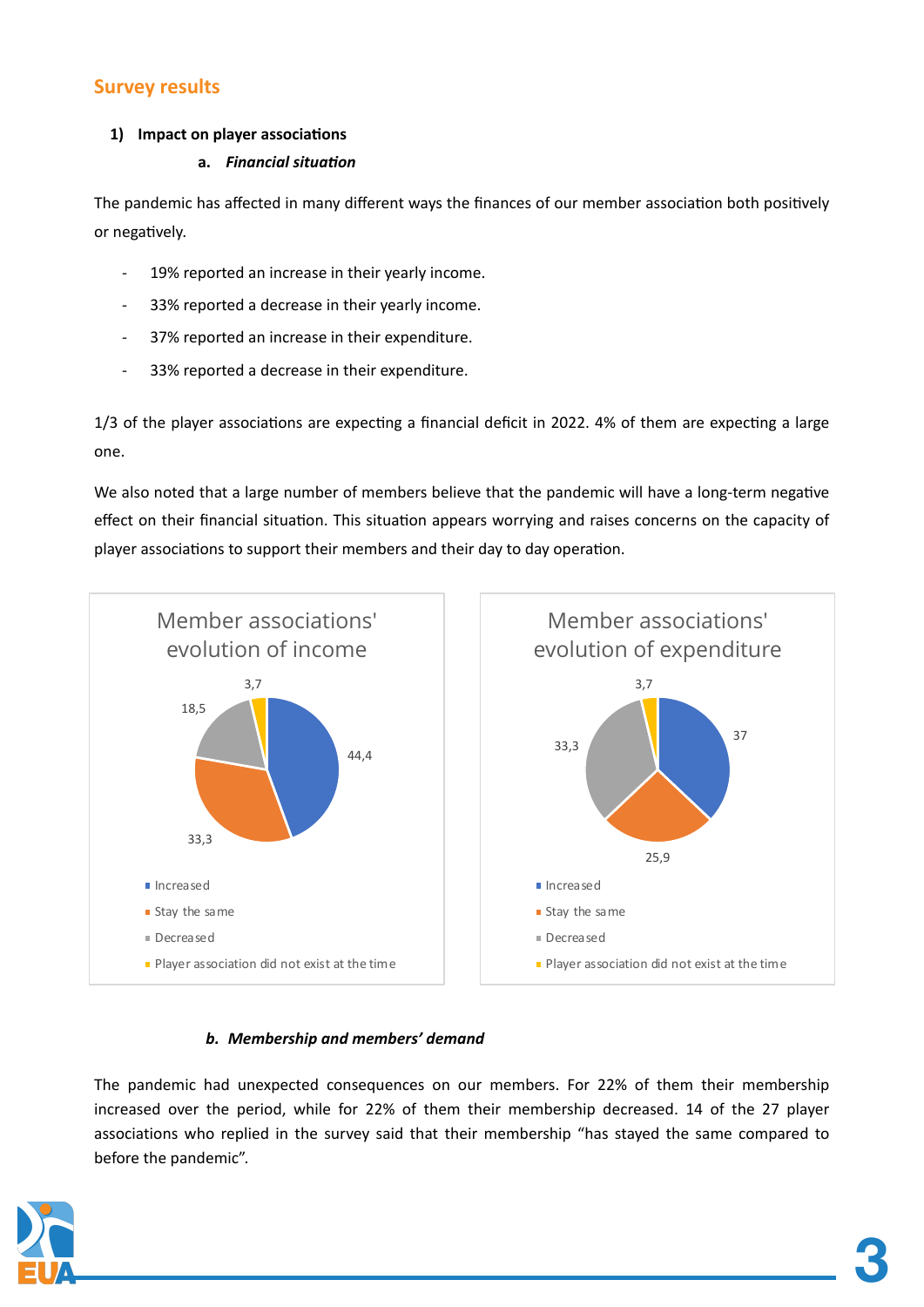#### **Huge increase in player services demands.**

74% of the player associations reported that the demand for services from players increased during the COVID-19 period. Players' requests and questions were of all types. Certain areas of expertise of player associations were particularly used (see graph below). For these areas they had to allocate more resources and more staff time. One player association which had noticed an increase in demands around mental health gave the following example:

*"Before the pandemic we already had an agreement in place with a psychologist center. Because of the increased demands we received from players for mental health services we felt the urge to restructure this*  agreement to allocate more psychologist hours to our members each week for 18 months. We expect that there *will be a need to continue providing support at this increased level in the future."* 



#### *c. Involvement in decision-making*

In regards to decision-making and negotiations related to COVID-19, 52% of the player associations reported that they have been involved to some extent with their league, federation or governmental entities. 22% of them reported large involvement.

On the contrary 22% of them reported insufficient involvement with their stakeholders. This lack of proper consultation raises a lot of questions since most of the decisions that were being taken affected players directly whenever they concerned health and safety protocol, scheduling of the season etc...

When asked to elaborate on their involvement (or lack of involvement), the respondents gave the following examples:

*"Pay cuts were imposed on players initially without consultation but some consultation did then take place with some clubs regarding pay cuts. We were fully consulted on other areas of Covid-related matters e.g. return to playing/training, etc."*

*"We have been involved. However we haven't had the influence the players would've liked over certain issues"*

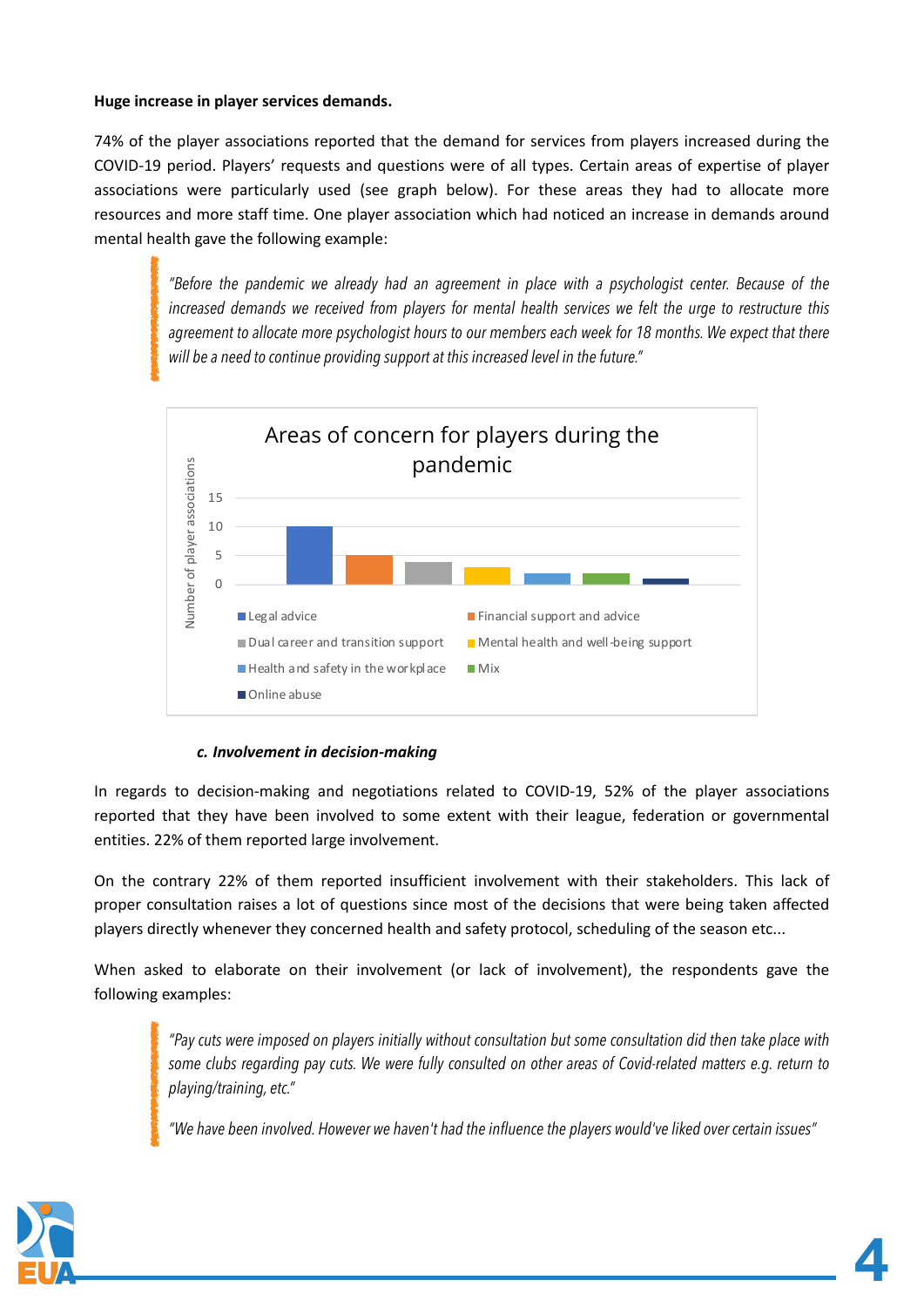## *d. Changes in the way of working*

The player associations were asked in what way (positive or negative) their work had changed since 2019. While the respondents' views may differ, most of the them are united in saying that it generated substantial changes to their structure and/or operation.

Furthermore, a number of them reported that they have experienced an intensified and diversified workload. Their work was intensified due to the increased demand for services from players, and diversified due to new kind of requests.

The most significant change in the player associations' operation was arguably the transition to more in digital work, which resulted in positive outcomes but also new challenges. On the one hand, this led to better infrastructure for players' meetings and emphasized that online courses are better adaptable to players' schedules than physical ones. On the other hand, some reported that the online meetings with players resulted in exchanges appearing more "superficial" while the issues discussed were of extremely high importance.

An additional area of concern that was listed was losing contact with players and stakeholders, particularly permanent contact with players. The respondents stressed that it was difficult and sometimes almost impossible to organize in person visits to the different clubs during the season and thereby maintain inperson interaction with the players. One association noted that:

*"[…] not having access to clubs due to Covid for long periods has had a negative effect on relationships with members (visibility is key!) and it will be challenging to rebuild confidence".*

# **2) Government support**

The importance of the player association movement to sports and the welfare of elite players must not be understated. In order for player associations to function and flourish, government support is crucial. This is particularly important in times of crisis. Notwithstanding, 78% of the player associations reported that they have not been able to benefit from any specific financial support from their respective governments during the pandemic. Only 4% reported that they have received significant support.

Those few player associations (22%) who have received specific financial support from the government were asked to describe specifically what kind of support they had benefited from. However, the examples that were given turned out to be normal measures for employees rather than specific financial resources dedicated to the sport sector.

#### **3) Impact on players' situation**

When the player associations were asked in the preliminary research what they believed the long-term impact of the pandemic would be, almost half of them replied that they thought mental health would become a future problem for their respective members. Considering that already this percentage (48%) may be regarded as high, it is alarming that now 70% of the player associations have reported a negative impact on their members' mental health in the 2022 research.

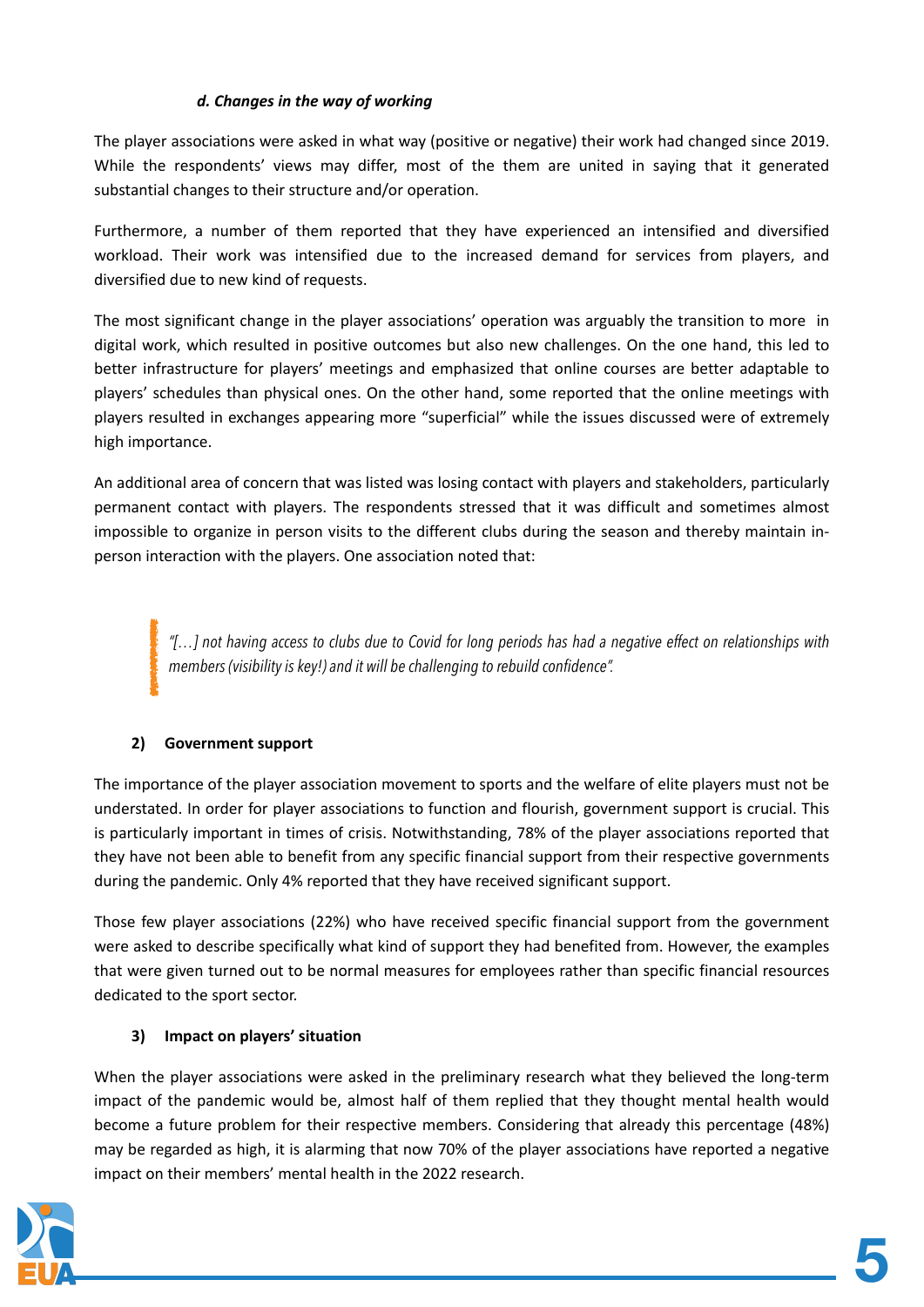

Decreased salary is another noteworthy issue. A large number of player associations expected in 2020 to see players' salaries decrease. Two years later, we can confirm that 58% have seen decreased salaries during the last two years. This percentage is extremely high and really alarming. Less professionalised sports are particularly vulnerable in this regard, and with limited visibility on their future.

The research also shows that the pandemic has resulted in fewer sponsors and commercial opportunities, more occupational health and safety issues, and more injuries.

In regard to the factors contributing to the negative impact of the pandemic on players, slightly more than half the player associations (52%) reported that a lack of respect for players rights and interests is a strong factor. Other factors of concern are not having involved player associations in the decision-making process (48%) and the poor governance of sport organisations (48%).



**6**

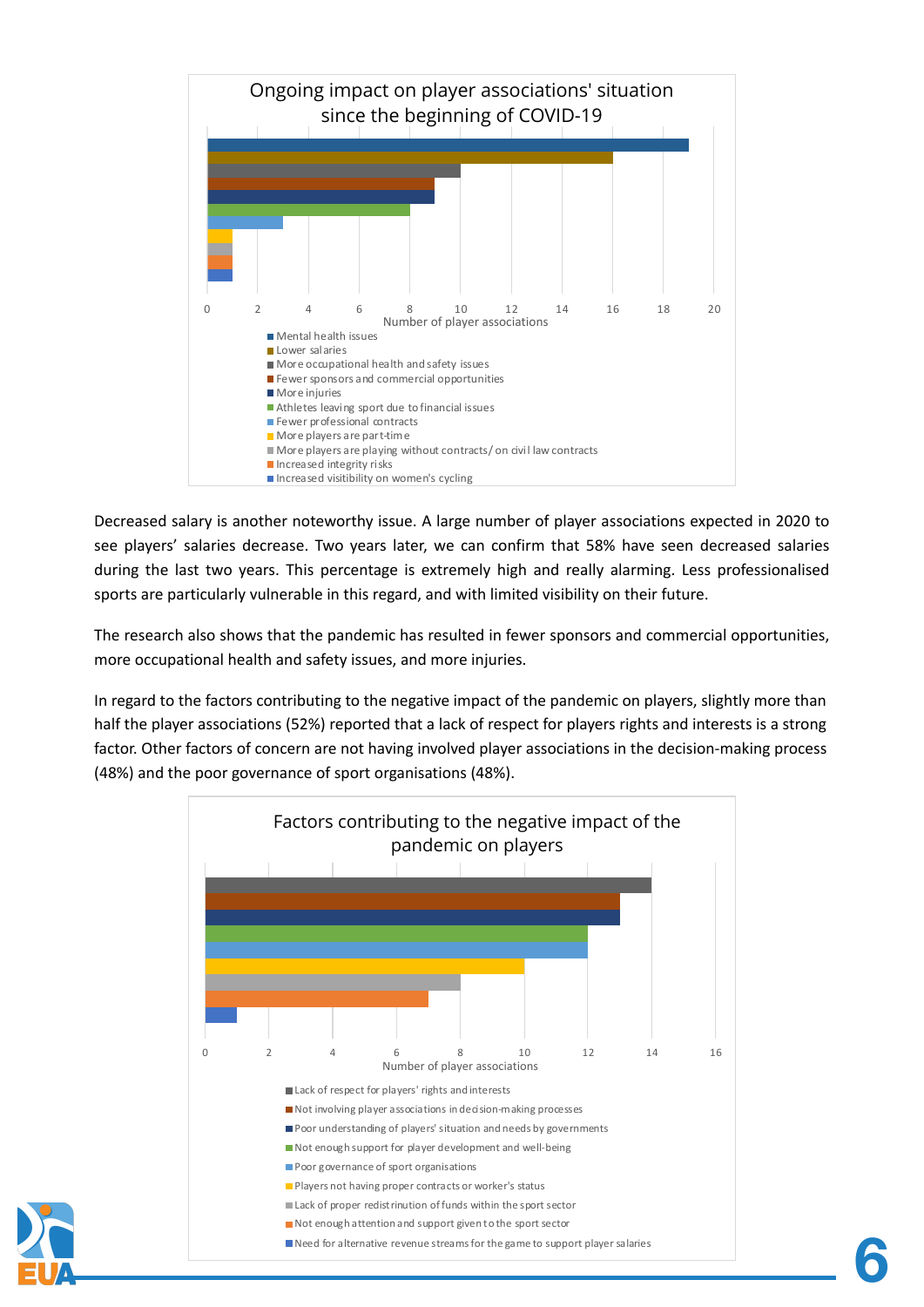The player associations also gave their views on the biggest issue regarding the negative impact on players. The following examples were raised:

- Loss of jobs and salaries;
- Lack of social interaction and relationships caused by periods of imposed isolation;
- Uncertainty of contracts;
- Insufficient involvement of player associations in the decision-making process.

As regards positive impact, the research revealed that some players have increased and improved their relationships with player associations, started focusing more on dual careers, and become more aware of the importance of having proper employment contracts in place written and signed.

# *4) Women's sport*

Over the last decade, stakeholders have made significant progress supporting women's elite sport to grow by allocating specific resources. We are encouraging these efforts not to be stopped as they are particularly important in a period of crisis.

It is deeply problematic to see that 63% of the player associations responded that *"no specific targeted support for women's sport was in place during the pandemic"*.

For the player associations who reported that they have received targeted support for women's sport their answers included mainly government funding and loans.



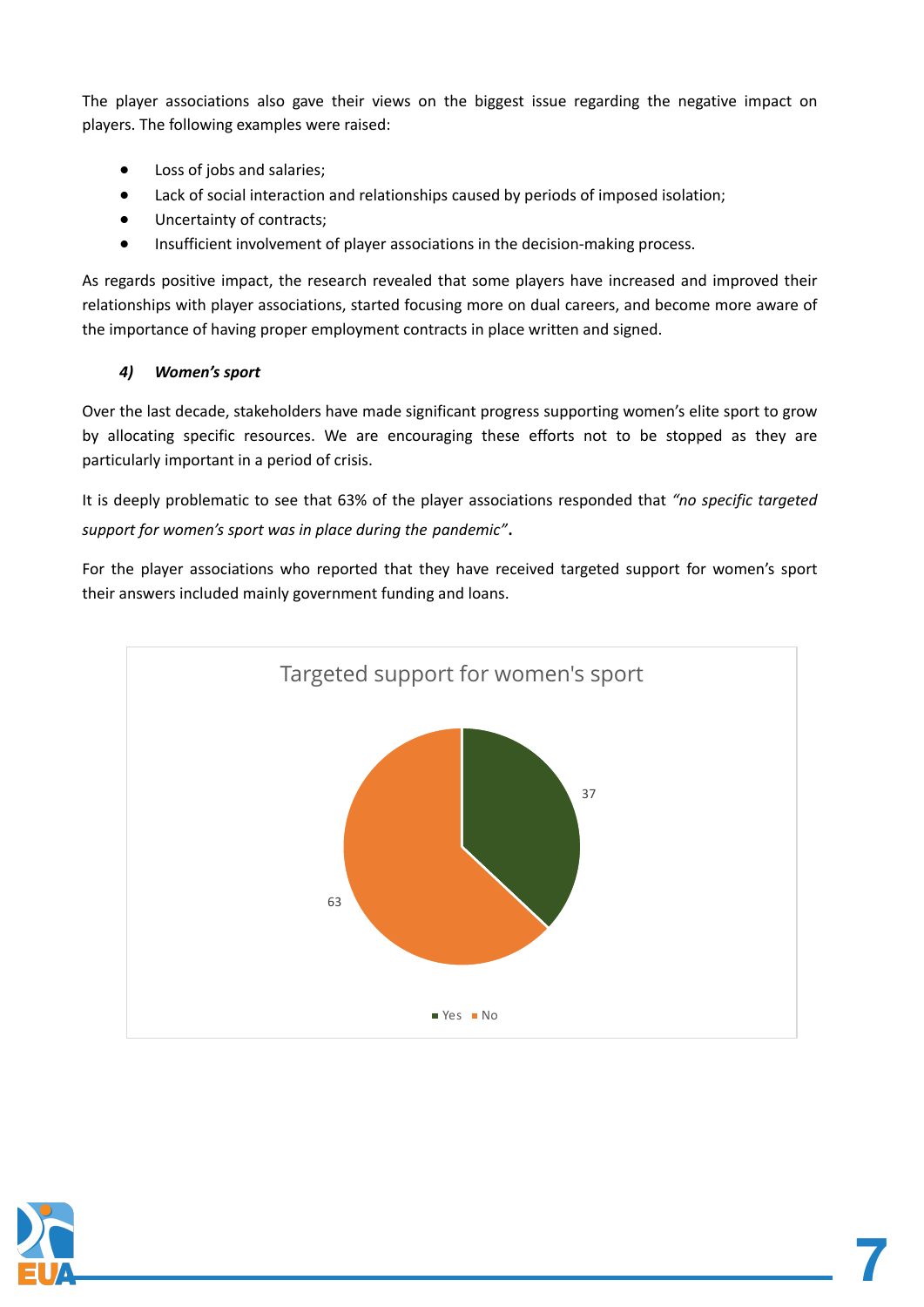#### **Conclusions and recommendations**

While the days are yet too early to present the ultimate impact of the pandemic on sport for players and their player associations, important conclusions can be drawn from the information gathered by EU Athletes from its members at this stage.

The COVID-19 pandemic drove more players to unionise. Players recognised the central role that player associations have in a period of crisis. The player associations were the main contact point for players to collect information about for example: the scheduling of the season, the ongoing negotiation both at the league and federation level, temporary changes in the working laws and their impact on working contracts or basic questions on dual career support. Altogether, player associations were instrumental in supporting athletes during the pandemic as their demand for services increased dramatically.

On the other and, when analysing the 2022 survey results in light of the recommendations issued by EU Athletes back in 2020, we see that some areas are still in need of additional efforts.

1. Acknowledging the importance of the player associations in the decision-making process.

Players have a fundamental right to meaningful representation. It is very problematic that the players' representatives were, in certain situations during the pandemic, not entitled to a proper seat at the table when decisions were taken - decisions that most of the time affected players directly. Good governance principles, through social dialogue, is the only way to properly involve players.

2. Providing targeted support for elite women's sport.

Many sports and/or countries were left without targeted support for women's sport during the pandemic. This is alarming and confirms the fears that our members predicted in 2020. Measures should urgently be imposed to ensure that the gains of the last few years in women's sport remains effective in the longterm.

3. Enabling greater access to dual career programmes.

It is clear now that the pandemic has pushed athletes to think way beyond sport. The demand from players on questions related to dual career programs available or transition after sport were even more central in the work of player associations during the last two years. We are encouraging stakeholders to tackle that issue as part of collective bargaining or allocate sufficient resources to support existing programs developed by player associations.

4. Addressing mental health support for athletes.

Two years of pandemic has dramatically increased the athletes' mental health problems, as witnessed by player associations. In 2022, mental health of athletes must be recognised as a priority to be addressed at the EU level. An EU Expert group including representative of player associations should be established to give recommendations to member states on how to tackle this issue. Combined efforts should also be rapidly taken by all stakeholders at the national level to endorse existing programs and support the creation of new ones, with the help of certified experts and player unions.